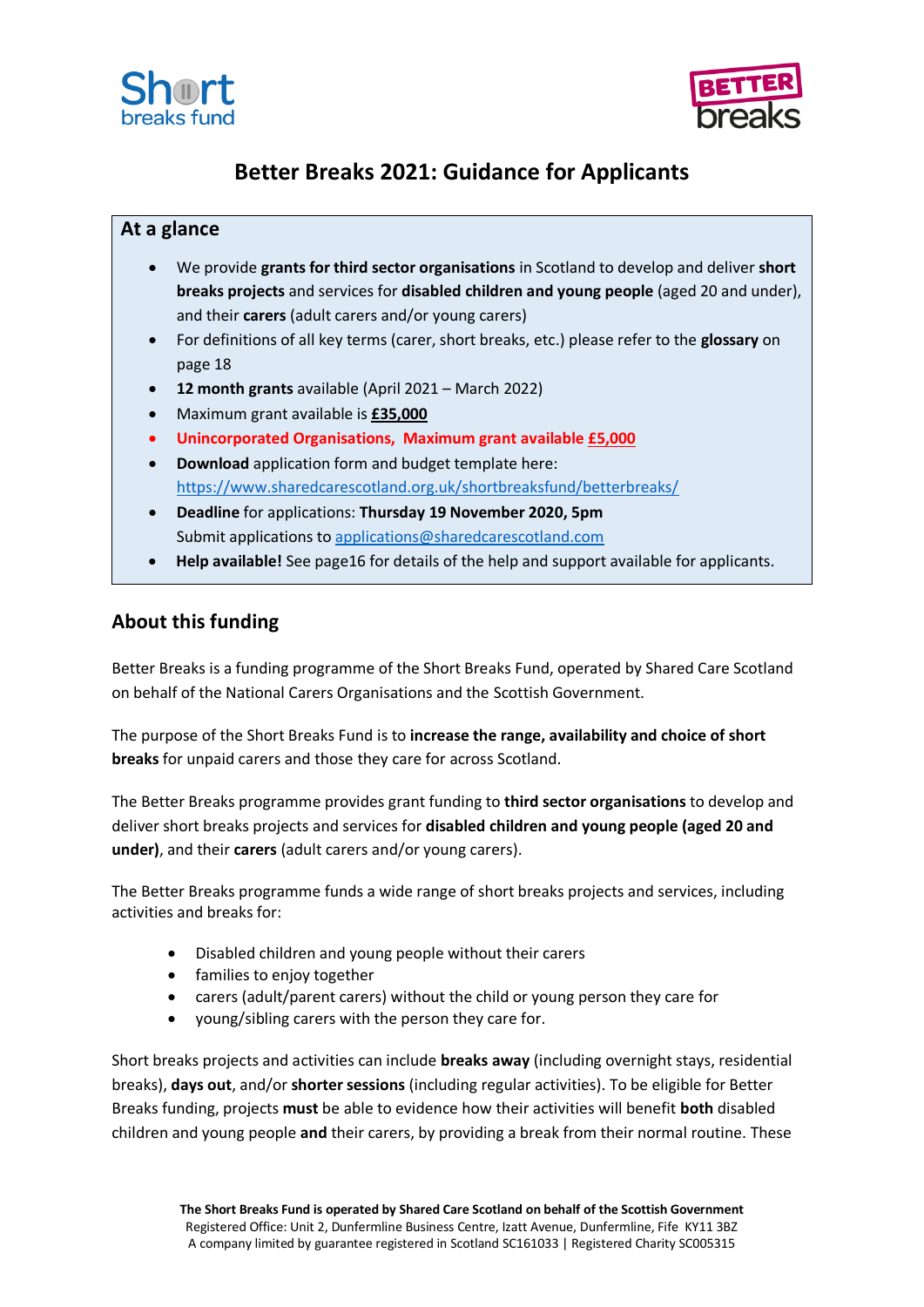breaks should **increase opportunities** for children and young people to engage in activities they enjoy, give carers **a break from their caring role**, and improve **wellbeing** for all.

# **Eligibility criteria: who can apply?**

If you can answer '**YES**' to the following four questions about your organisation, then you are eligible to apply for a Better Breaks grant:

- Is your organisation a third sector (voluntary) organisation operating in Scotland?
- Is your organisation a registered charity **OR** a constituted organisation that has only charitable purpose(s) and that delivers public benefit**<sup>1</sup>** ?
- Does your organisation have all of the relevant registrations, policies and procedures required for your work in place (e.g. PVG checks, safeguarding, Care Inspectorate registration etc.)?
- Does your organisation have appropriate and effective governance and financial management arrangements, and a bank account in the name of the organisation that requires at least two signatories?

Eligible organisations can apply for more than one grant, provided the projects are in different local authority areas and/or for different groups of beneficiaries. However, please be realistic about making multiple applications as the fund is likely to be oversubscribed.

We welcome applications from organisations and projects that have previously been funded by Better Breaks and/or other Short Breaks Fund programmes, as well as from organisations that are new to the fund. Our assessors will consider your past performance when reviewing your application.

We also welcome applications from organisations that have previously made unsuccessful applications to the fund. **Please take any previous feedback from us into account if reapplying for funding.** 

Please note that if you are an **unincorporated organisation** the **maximum grant** that you can apply for is £5,000. You can refer to our guidance notes for more information about unincorporated organisations. See definition on the Glossary on page 18.

We **cannot** accept applications from:

-

 **Individual carers or families**. The Short Breaks Fund provides separate funding for carers through the [Time to Live](https://www.sharedcarescotland.org.uk/shortbreaksfund/timetolive/) programme, operated by carers organisations, an[d Take a Break](https://takeabreakscotland.org.uk/)  [Scotland,](https://takeabreakscotland.org.uk/) operated by the Family Fund.

<sup>1</sup> Your organisation's constitution **must** clearly state that its purposes are solely charitable and that it delivers public benefit in achieving its purpose(s). Further guidance on what is meant by "charitable purpose(s)" and "public benefit" is available on the website of the Office of the Scottish Charity Regulator (OSCR): <http://www.oscr.org.uk/charities/becoming-a-charity/meeting-the-charity-test>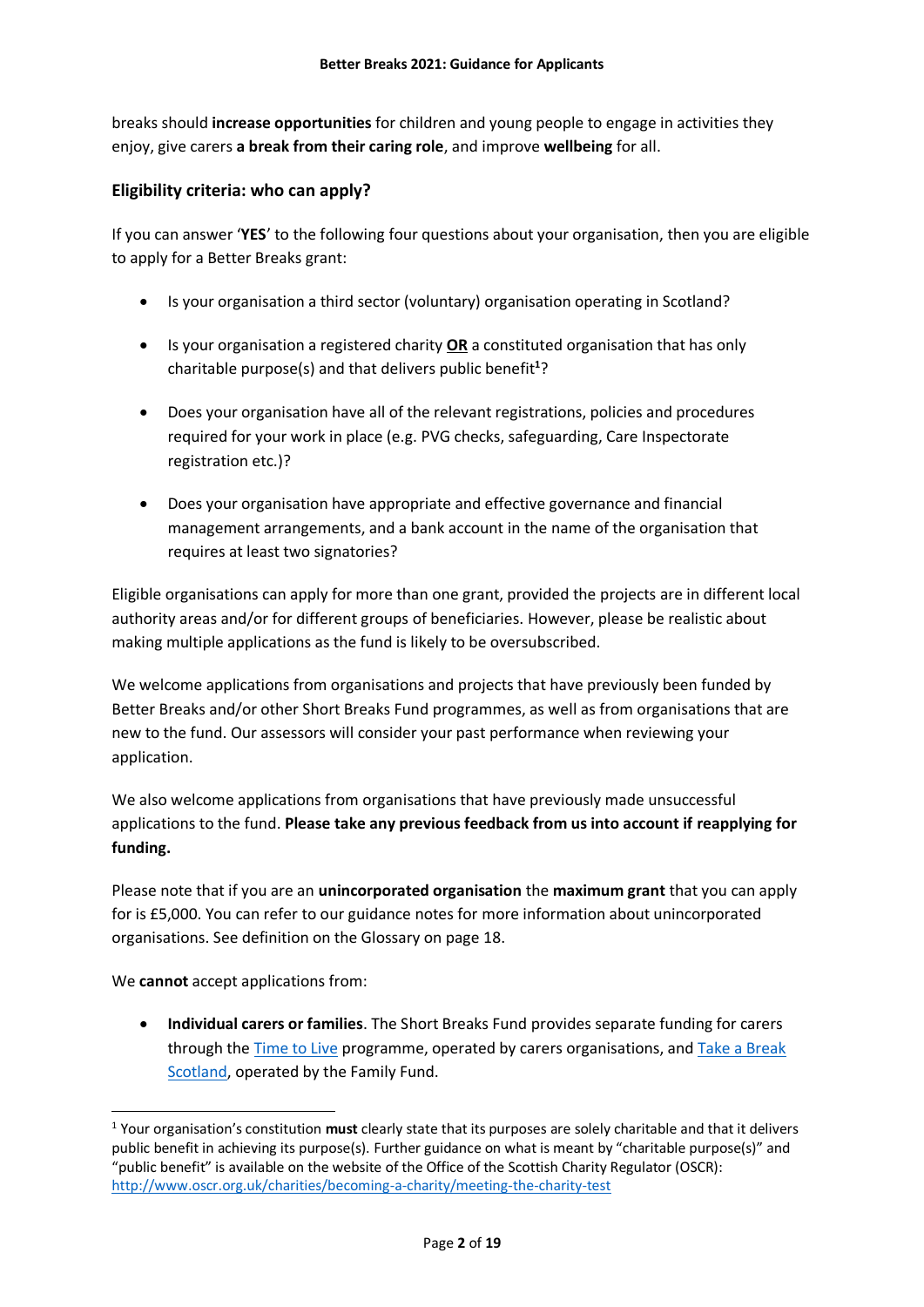- **Statutory/public bodies** (such as local authorities, health boards, health and social care partnerships, etc.). However, statutory bodies can be included as delivery partners in an application, as long as the lead applicant is a third sector organisation that meets the criteria above.
- **For-profit organisations**.

# **Funded activities**

The Better Breaks programme provides funding for projects and services that enable disabled children and young people (aged 20 and under), and their carers, to access **short breaks**. Short breaks give disabled children and young people and their families a **much-needed break from routine**. Short breaks give families the space to rest, to be themselves, and to be refreshed by engaging in outside interests and hobbies, holidays, and other fun activities.

We fund a **wide range** of different short breaks project and activities. These can include breaks away, days out, and/or shorter, regular activities and sessions. The activities can be for the disabled children and young people, for their carers, their young sibling carers to enjoy activities with the disabled child or young person, or for families to enjoy together. To be eligible for Better Breaks funding, projects **must** be able to evidence how their activities will benefit **both** disabled children and young people **and** their carers, by providing a break from their normal routine. These breaks should **increase opportunities** for children and young people to engage in activities they enjoy, give carers **a break from their caring role**, and improve **wellbeing** for all involved.

We welcome applications for **existing projects** and activities that are 'tried and tested', and for **new projects** and activities. We do fund **pilot projects** and projects with an element of development activity in them. However, every funded project must deliver short breaks for disabled children and young people (aged 20 and under), and their carers (adult and/or young carers to enjoy together with the disabled child or young person) within the funded period. If you are applying for funding for a project that we have funded before you need to explain how you have used learning from previous successes and challenges to improve the project.

#### **Continuation Funding**

If you are applying for funding for a project that we have funded previously and/or for continuation funding you will need to explain how you have used learning from previous successes and challenges to shape and improve the project. Please ensure that you complete section 3.2 on the application form.

#### **Currently Funded Projects with an Extension**

Due to the COVID 19 pandemic you may already have been in touch and we have agreed an extension until 30<sup>th</sup> June 2021 to help you deliver your project. If this is the case and you are applying to Better Breaks 2021 for continuation funding, then we ask that you only apply for nine months of funding; the activities and budget should be designed for the period between July 2021 and March 2022.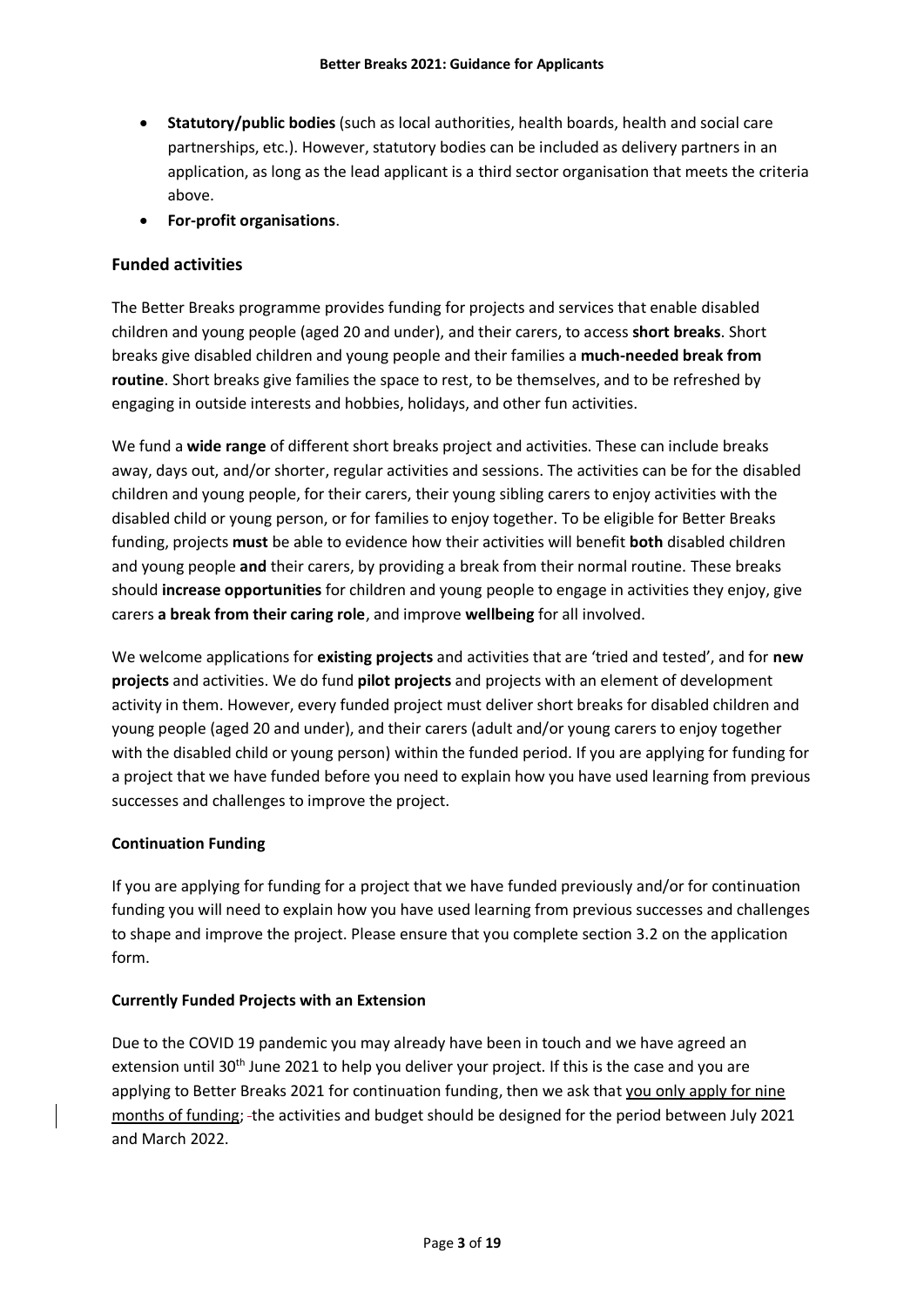# We **cannot** fund:

- Projects that provide **general support** to disabled children and young people and/or their carers.
- Projects supporting **kinship carers**, unless they are caring for a disabled child or young person (aged under 20). Please see the **glossary** on page 18 for details.
- Projects **supporting adults (aged 21 and above) with disabilities** or other support needs, or their **carers**, to access short breaks. Our [Creative Breaks](https://www.sharedcarescotland.org.uk/shortbreaksfund/creativebreaks/) funding programme caters for these groups.

# **Principles**

The Better Breaks programme has five guiding **principles**. If you would like to apply for funding, you must show how you will apply these principles in the planning and delivery of your project:

- **Mutual benefit**: all projects should make a positive difference to the lives of disabled children and young people (aged 20 and under) *and* their carers, improving their quality of life and well-being, and supporting the caring relationship.
- **Personalisation**: all projects should ensure that disabled children and young people (aged 20 and under) *and* their carers are actively engaged in planning and making decisions about their short breaks. Projects should always aim to deliver short breaks that are genuinely personalised; providing the right break at the right time.
- **Targeted support**: all projects should seek to make a difference to people who most need support. This may include children and young people (aged 20 and under) with multiple support needs<sup>2</sup> and/or whose needs are not met by current models of service provision, carers who have a substantial caring role, carers who are less likely to access current support, or carers whose needs are not met by current models of service provision.
- **Adding value**: all projects should complement, and not replace or duplicate, the range of services which local authorities, the NHS and other agencies already fund or provide.
- **Knowledge and understanding**: all projects should be open to sharing learning and practice and helping to build a common evidence base that increases our understanding of short breaks and how they support the caring relationship.

# **Outcomes**

The Better Breaks programme seeks to achieve four key **outcomes**. If you would like to apply for funding, you must show how your project will contribute directly to the achievement of **at least three** of these outcomes:

- Disabled children and young people (aged 20 and under) will have **more opportunities to have fun**, develop friendships and do activities they enjoy
- Carers of disabled children and young people (aged 20 and under) will have more opportunities to **enjoy a life outside of their caring role**

**<sup>.</sup>** <sup>2</sup> Please see the **Glossary** on page 18 for further details on how we define 'multiple support needs'.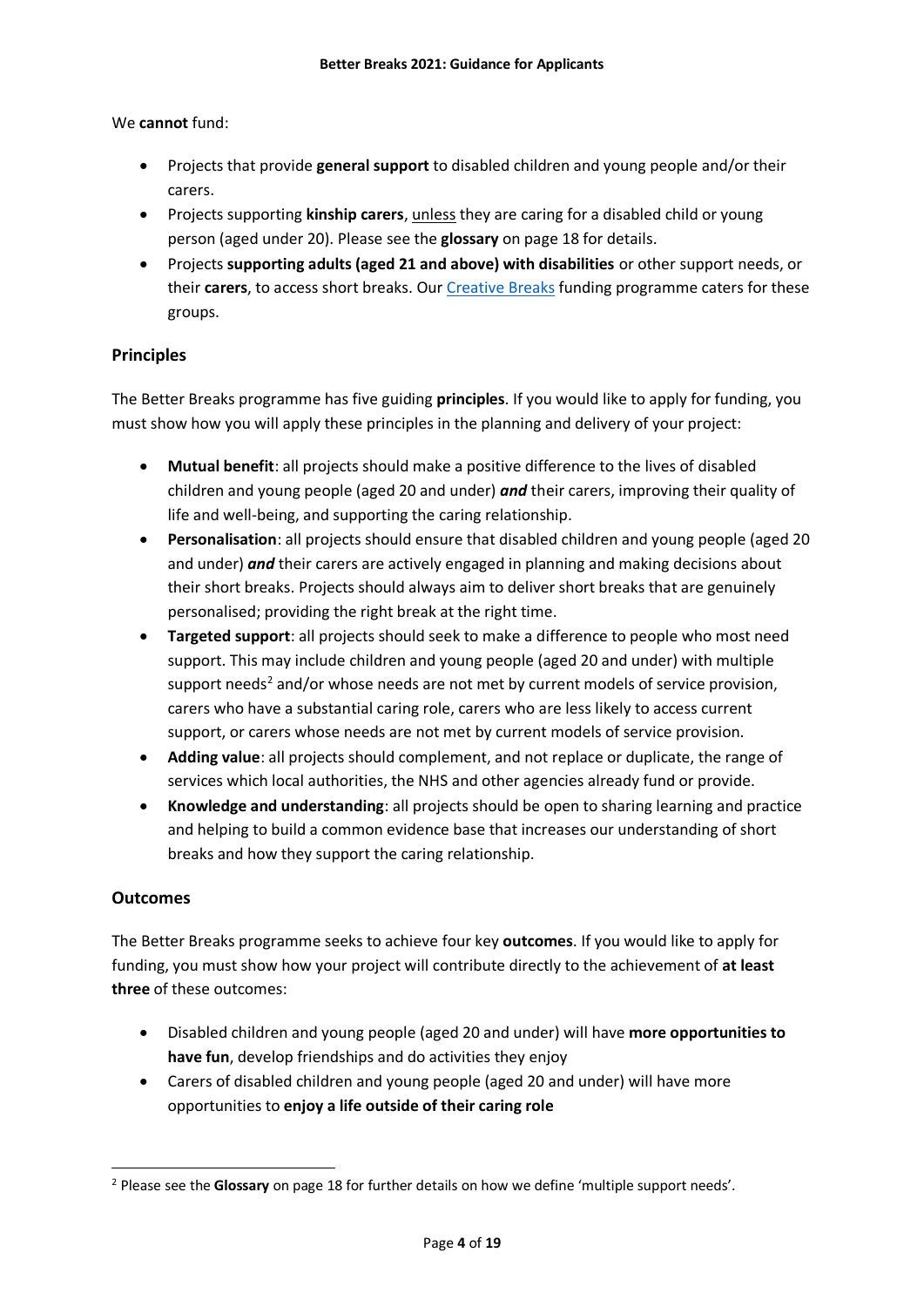- Carers of disabled children and young people (aged 20 and under) will feel better supported to **sustain their caring role**
- Disabled children and young people (aged 20 and under) and their carers will have **improved wellbeing**.

# **Priorities**

We are particularly keen to fund projects that address one of more of these **priority issues**. Projects that show how they will address one or more of these issues will attract higher scores at assessment:

- **Complex needs<sup>3</sup>:** projects designed to enable children and young people with the most complex needs and their carers to access short breaks opportunities that meet their needs. These projects will understand and seek to overcome the barriers that can prevent families from accessing appropriate short break services and activities.
- **Sports and active leisure**: projects designed to improve the wellbeing and confidence of disabled children and young people through sports and active leisure activities, especially if this also improves access to mainstream sports and leisure facilities.
- **Independence**: projects designed to enable disabled children and young people to develop their independence and enjoy a social life outside the family home.
- **Transition to adulthood**: projects designed to build the confidence and life skills of disabled young people as they transition to adulthood.
- **Diversity**: projects designed to enable disabled children and young people from less-visible and underserved communities (including black and ethnic minority and Gypsy / Traveller families, families living in remote and rural areas or areas of multiple deprivation) to access short breaks opportunities that meet their needs. These projects will understand and seek to overcome the barriers that can prevent families from accessing appropriate short break services.
- **Under 5s**: projects designed to enable families with very young disabled children to access short breaks opportunities that meet their needs.

# **How much funding is available?**

A total of around £1,000,000 is available for the 2021 round of the Better Breaks funding programme. Grants are for **12 months only**. The funding period is 1 April 2021 – 31 March 2022 and all funded activity must take place within this period. Grants will be awarded in March 2021. The maximum grant award is **£35,000**, however the average grant award in previous years has been around £15,000.

**<sup>.</sup>** <sup>3</sup> Please see the **Glossary** on page 18 for further details on how we define 'complex needs'.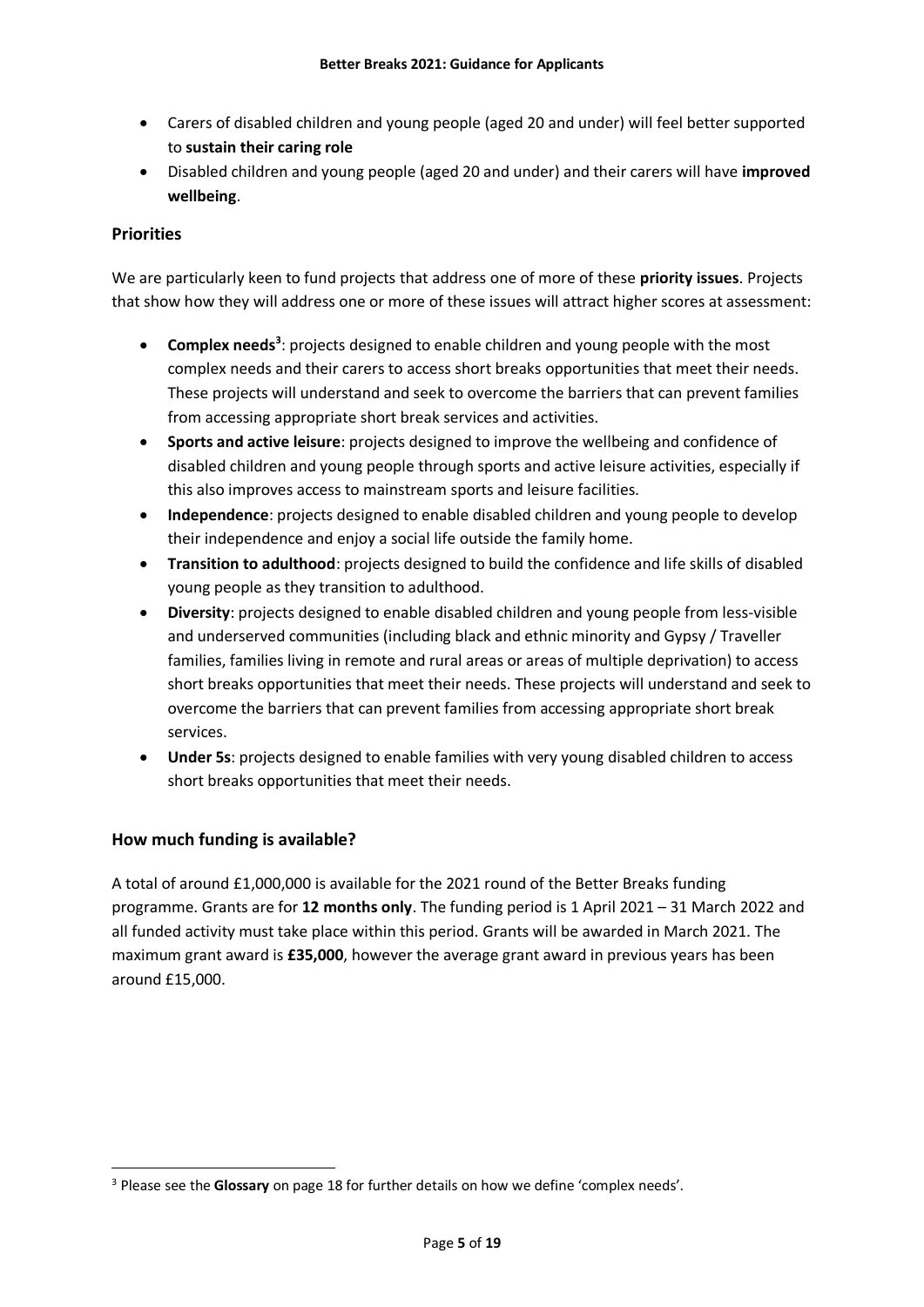# **What can Better Breaks grants be used for?**

Better Breaks grants *CAN* be used for the following costs that are **directly associated with the project**:

- $\checkmark$  Contracted/permanent staff costs e.g. salaries, pension and National Insurance contributions, staff travel and subsistence. This can include staff involved in the delivery, management, administration and support of the project. Please note: the Short Breaks Fund will **not** usually fully fund contracted or permanent staff posts
- Sessional staff costs e.g. wages, pension and NI contributions, sessional staff travel and subsistence
- $\checkmark$  Volunteer costs e.g. travel expenses
- $\checkmark$  Training for staff or volunteers
- $\checkmark$  Transport costs
- $\checkmark$  Equipment required for the delivery of the project
- $\checkmark$  Office equipment or furniture required for the delivery of the project
- $\checkmark$  Office costs directly associated with the project e.g. lighting, heating, rent, stationery, postage etc.
- $\checkmark$  Management and organisational support costs directly associated with the project– e.g. an appropriate proportion of the organisation's HR, IT, administration, and governance costs.

Grants *CANNOT* be used for…

- Any costs incurred out with the specified grant duration (1 April 2021 to 31 March 2022)
- **\*** Costs which are funded via other income or resources
- Delivery of statutory services (services which Local Authorities/Integrated Authorities are legally bound to provide)
- **\*** Purchase or refurbishment of large capital items, such as vehicles or buildings
- Debt repayments
- A contribution to an organisation's overall general running costs.

# **Part funding option**

The Better Breaks funding programme is always asked for more money than we have to give. We often have to partially fund requests. We have added this question to the application form so that projects have a chance to think about this before the assessment phone call. The assessor will ask you which elements of the budget are essential for us to fund.

Please ensure that you complete section 4.2 on the application form. You must answer *yes or no* to this question, and give the additional information where prompted in this question.

This will not make it more likely that we will a part fund as opposed to fully fund your grant request. It is a question that we have added at the application stage for all applicants.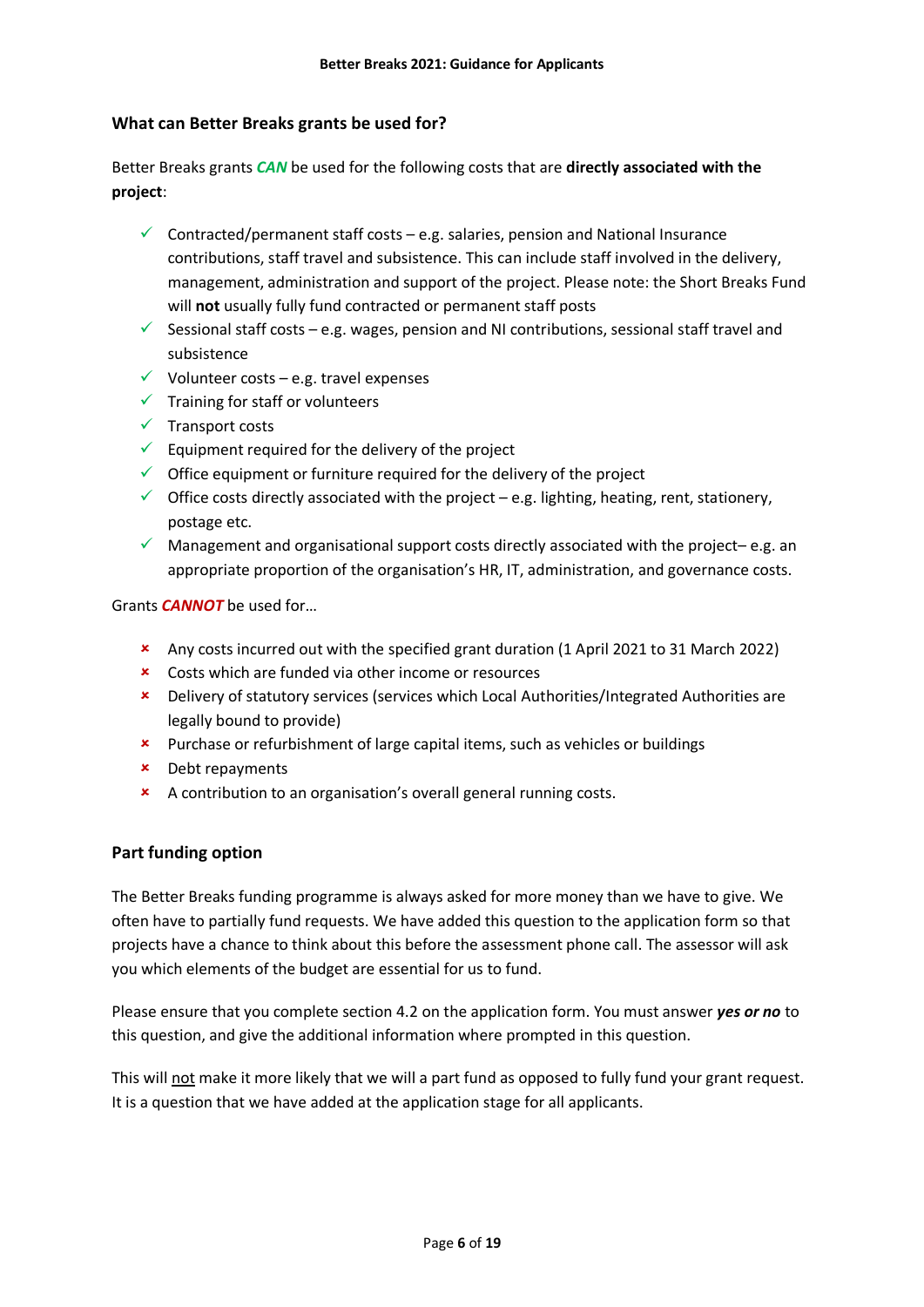# **Completing your application**

# **Some general advice…**

Our aim is to help you to submit the strongest possible application to Better Breaks. Simply click on the grey instructions text in the black outlined boxes and start typing. The instructions (in grey text) will disappear when you start to type. If you have any questions about the form, please get in touch.

We have used examples from a fictional project ('Team Spirit', a project run by 'Go Oban') in the guidance below.

# **Top tips**

- Read this guidance carefully first and get in touch if you have any questions
- Attend one of our online workshops or webinars (take advantage of this support)
- Then read through the application form before you start so you know what information is required and how much detail is needed
- Agree your project plans and budget with colleagues and other stakeholders before starting
- For longer questions, you might find it easier to draft your answers in a separate document then cut and paste the text into the boxes on this form
- Use simple, everyday language, keeping to word limits
- Don't assume we know what you're talking about or why something is important: give evidence in your answers (e.g. '*80% of carers who attended an information session told us that…*')
- Answer all questions in full, providing all of the information requested
- Make sure your numbers add up
- If you are applying for continuation funding, please *do not* copy and paste from last year's application form. Your application will be marked down for this
- Ask someone who is not connected with the project to read through your application before you submit it, to make sure that you've explained everything simply and clearly
- If in doubt, ask! We're here to help.

#### **Section 1: Application summary**

#### **Organisation summary (Q1.2)**

Please tell us who you are and what you do. We may use this short description of your organisation on our website and in other Short Breaks Fund materials and publications so please make sure it is clear, straightforward and easy to understand. Please stick to the word limit (50 words).

*E.g. Go Oban is a registered charity (SCIO) that aims to improve the lives of disabled children and young people in Argyll & Bute. We provide a range of activities and support for children and their families, including adventure breaks, regular social clubs, and sports clubs.*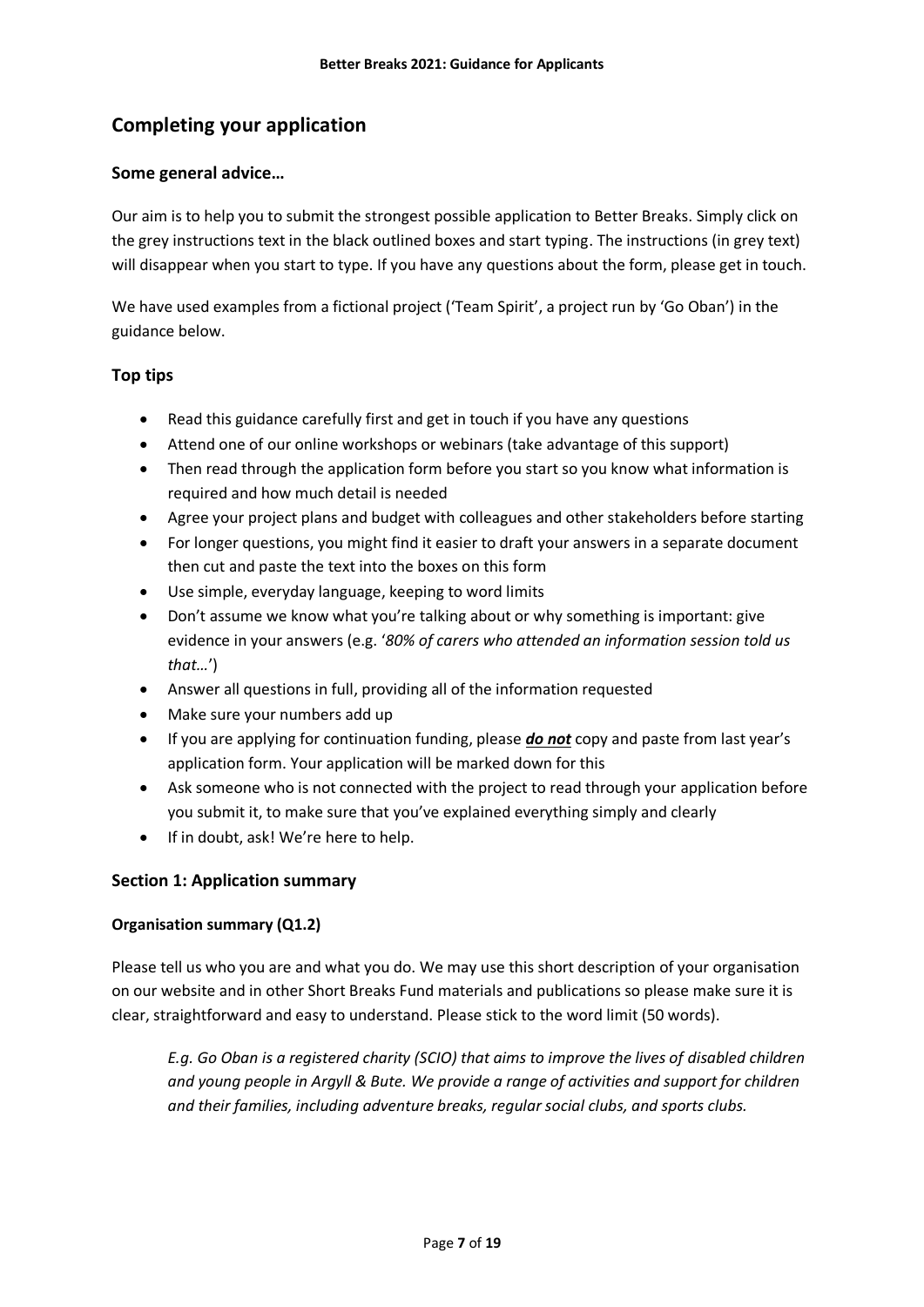# **Project summary (Q1.5)**

We will use this short description of your project on our website and in other Short Breaks Fund materials and publications so please make sure that it is clear, straightforward and easy to understand. Make sure your summary tells us WHO the project is for, WHERE it is and WHAT it does. And please stick to the word limit (50 words)!

*E.g. Team Spirit Project is a fortnightly sports and social club for 25 young people (aged 16- 20) with learning disabilities in Oban. It helps members to develop friendships, learn new skills, and enjoy fun activities while giving their carers a regular break.*

# **Project finance (Q1.6)**

Enter the two total figures from your completed Better Breaks budget template (see Q4.1 below). Please give figures to the nearest £1. Please ensure these figures match your excel budget.

# **Partnership project (Q1.7)**

Tick yes or no to indicate whether you will deliver the project in partnership with another organisation(s). If you select 'yes', you will need to complete questions 2.6 and 2.7.

# **Short Breaks Fund grants (Q1.8)**

Tick yes or no to indicate whether your organisation has received a grant from any of The Short Breaks Fund programmes before.

#### **Currently Funded by Better Breaks (Q1.9)**

If your application is for continuation funding and you answer **yes** to this question, please ensure that you complete section 3.2 on page 5 of the application form.

# **Section 2: About your organisation**

#### **Supporting Statement (Q2.5)**

We no longer require you to provide us with two referees. Instead, we are asking you to provide us with a short statement from someone who has good knowledge of your organisation and the project you wish to deliver and is supportive of your work. The person providing the statement should not be a beneficiary, be directly affiliated to, or be employed by, your organisation. The supporting statement could be from someone working within a local authority or referral organisation, and they should comment on e.g. what your organisation/project will be able to contribute to the outcomes of the Better Breaks funding programme, your ability to deliver the proposed project, why there is a need for the proposed project etc. You can copy and paste their statement into the body of your application form on page 3, or you can attach the document to your email with the other documents when submitting your application.

For examples follow this link <https://www.sharedcarescotland.org.uk/shortbreaksfund/betterbreaks/>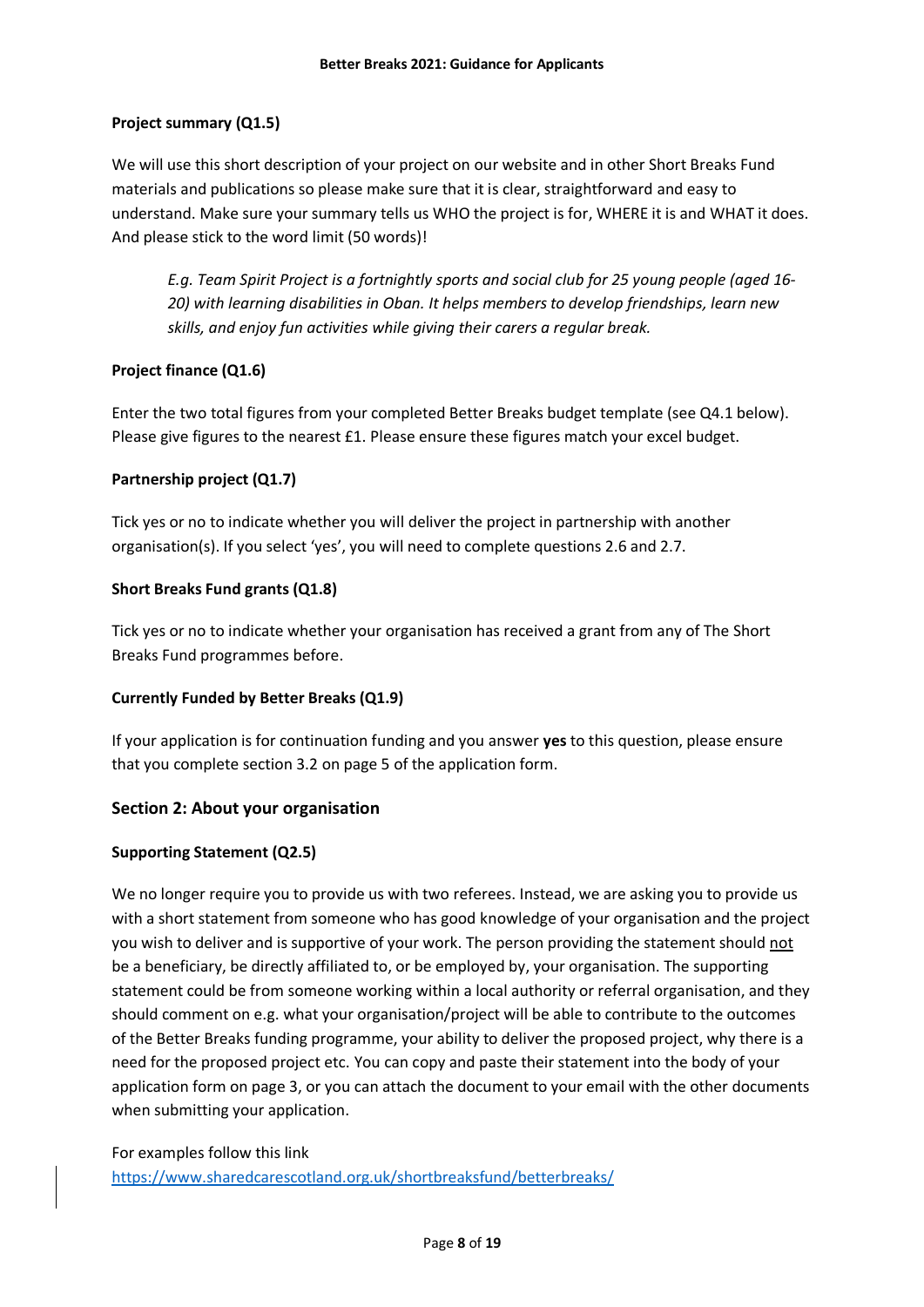# **Project delivery partners (Q2.6) & Partnership agreement(s) (Q2.7)**

These questions only apply if you are applying for funding for a partnership project and ticked YES in answer to Q1.7. If you already have a formal partnership agreement in place and have ticked 'yes' to this question**, please send a copy of the partnership agreement with your application.**

# **Section 3: About your project**

#### **What will your project do? (Q3.1)**

This is one of the most important parts of the application form. Make sure that you provide all the information requested. Use simple, everyday language to describe what you plan to do and why, and how you have developed your project plans.

We have broken down this question into sections so that you will find it easier to explain your project, **WHO, WHAT, WHERE and WHEN, WHY**. Please **do not** use this question to provide lots of general information or statistics about the area or issue. We want to know the story behind your project, why it came about, and why it matters.

You need to be clear about **HOW** your project reflects the principles of the Better Breaks programme, which are Mutual Benefit, Personalisation, Targeted Support, Adding Value and Knowledge and understanding.

In the section 'Challenges', please give as much information as you can about any challenges that you anticipate with your Better Breaks project, and how you plan to overcome these. If you are applying for continuation funding for an existing project then please give us information about any challenges that you faced and how you are or have addressed these.

#### **Covid-19 Plan B**

We know that these next few months are going to be challenging as we learn to live with the pandemic. We have asked you to let us know if you have considered an alternative plan, in the event that your project cannot go ahead as you plan. Please tell us as much as you can about this.

#### **Continuation Funding (Q3.2)**

If your application is for continuation funding, we also need you to provide us with an up-to-date picture of the performance of the project over the period it was last funded. Please ensure you complete section 3.2 on the application form. Projects that provide us with a copy and paste from a previous application **will** be marked down and may be unlikely to be considered for continuation funding.

#### **Evidence of Need (Q3.3)**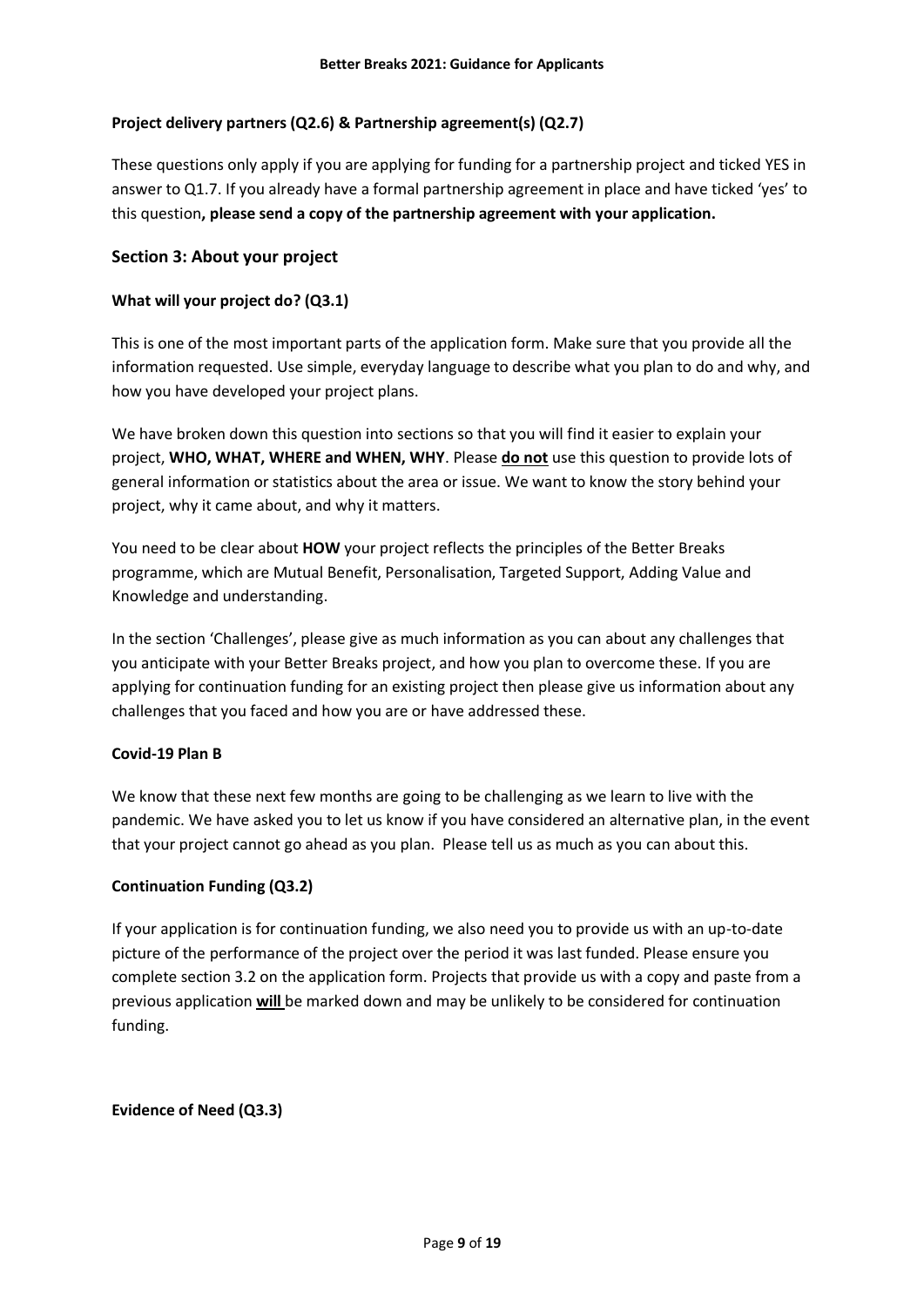In this section we ask you to give us information about your project and why it is needed. To help with his question we have broken it into four sub-sections. We are not looking for general statistics about the geographical area, people or issue.

### **What issue, gap or need will your project address?**

We are asking here for any evidence that you have gathered or sourced that supports the need for your project.

# **Please tell us how you identified this gap/need**

We would also be interested to know how, when and from whom you collected this information.

# **Consultation**

In this section you should tell us how you involved people in the planning and design of the project to ensure you are directly addressing their needs. If the application is for continuation funding you **must** provide evidence from proposed beneficiaries that there is a continued need for this project. It is not sufficient to tell us that people want this project "because we've always run it this way". You need to let us know how you gathered the evidence that helped inform this year's project plan.

# *Our toolkit of consultation resources may be helpful to you. You can find these on our website: <https://www.sharedcarescotland.org.uk/resources/tools/>*

# **How does your project fit with local statutory policy and practice, for example your local Carers Strategy?**

We are interested to know how your work connects to, and could support, relevant local strategies that also aim to improve outcomes for carers and cared-for people. We want the Short Breaks Fund, where possible, to be augmenting wider efforts locally to address identified needs and gaps in provision. We would anticipate applicants will be connected into local community planning processes which are looking into these issues.

#### **Better Breaks priorities (Q3.4)**

We are particularly keen to fund projects that address one or more of the **priority issues** listed on page 4 of this guidance. If your project is designed to address one or more of the priorities, tick the relevant box(es) and then explain **how** your project will do this.

Applications that make a strong case (with appropriate evidence) for how the proposed project will contribute to these priorities will attract more points at assessment and be prioritised for funding.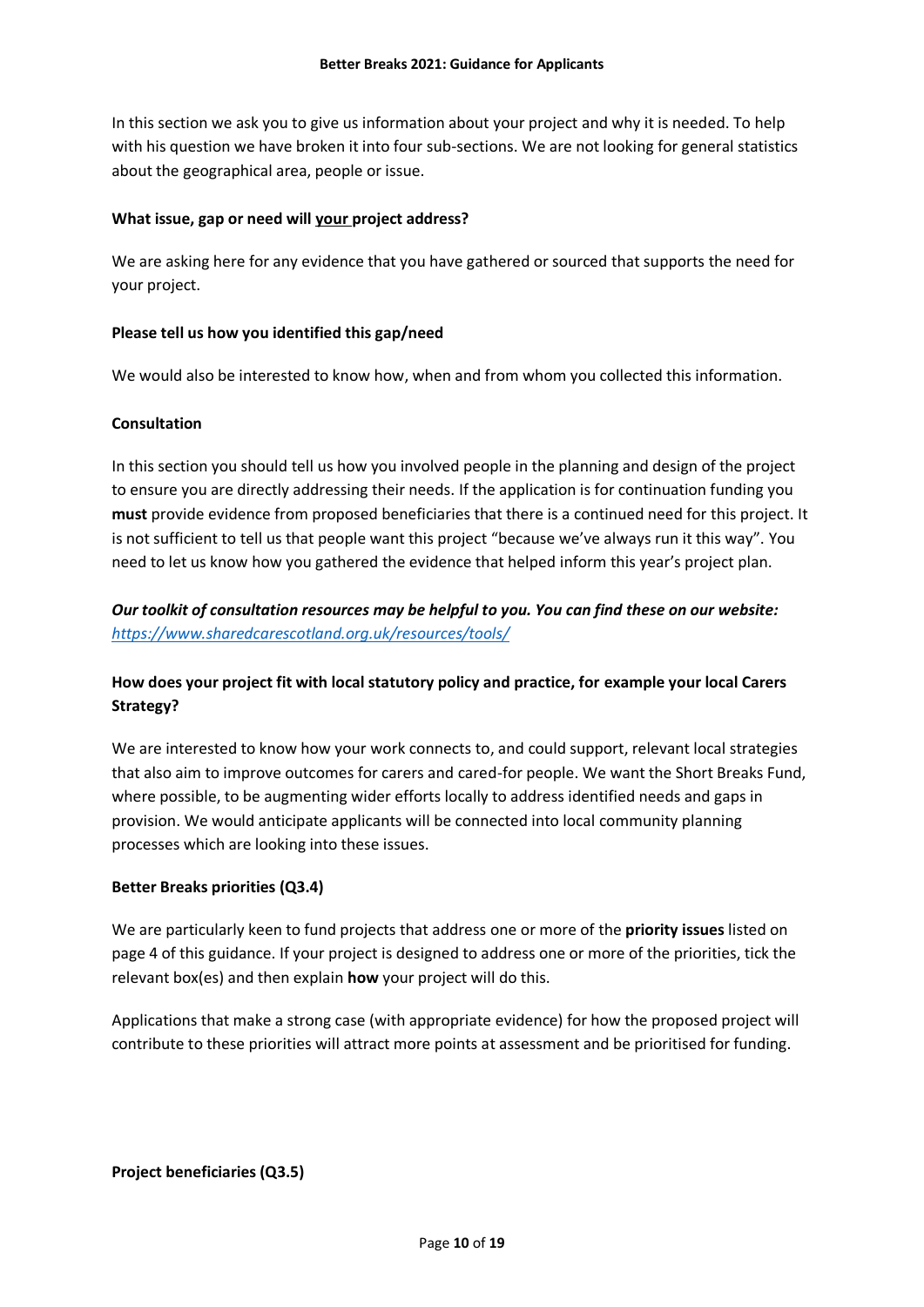The Scottish Government, who fund the Better Breaks programme, asks us to collect this data on their behalf. It is used to help ensure that support for carers is available to all kinds of carers and people with different care needs.

We understand that some of the disabled children and young people and carers people you work with may come under more than one category. That's absolutely fine – you can count them in multiple categories if needs be.

Estimated figures are fine. If you are awarded a grant, you will be given the opportunity to revise these figures if needed.

Please see the **Glossary** on page 18 below for guidance on 'multiple support needs', 'remote and rural areas' and 'areas of multiple deprivation'.

#### **What will success look like? (Q3.6)**

Better Breaks funding is for projects that contribute directly to the achievement of **at least three** of the programme's outcomes (see **Outcomes** on page 4). In this section, we need you to explain the contribution your project will make in delivering these outcomes and how you will achieve and monitor this.

#### **What will success look like for your project in 12 months' time?**

The Better Breaks programme outcomes are deliberately broad and high-level (e.g*. disabled children and young people (aged 20 and under) and their carers will have improved wellbeing*). So we need you to tell us the specific contribution you hope to make to this outcome by the end of your funded project (e.g. *25 disabled young people and their carers in Oban report feeling more relaxed and less stressed as a result of the short breaks activity*).

#### **How will you measure success?**

Please also tell us how you will monitor and measure this success. How will you know if you've achieved what you hoped to? And how will you gather this information? (e.g. *We will hold an information event for young people and their carers at the start of the project. At the event, we will use appropriate tools to capture information about their wellbeing and stress levels. At the end of the year, we will hold another event for families and will repeat the exercise to capture any changes in their wellbeing and stress levels*).

#### **What will you deliver in order to achieve this outcome?**

We also need to know what you will actually do to bring about the change you hope to achieve. Please give one or two specific targets for your project. (e.g. *Deliver 26 fortnightly sports and social club sessions for 25 disabled young people*).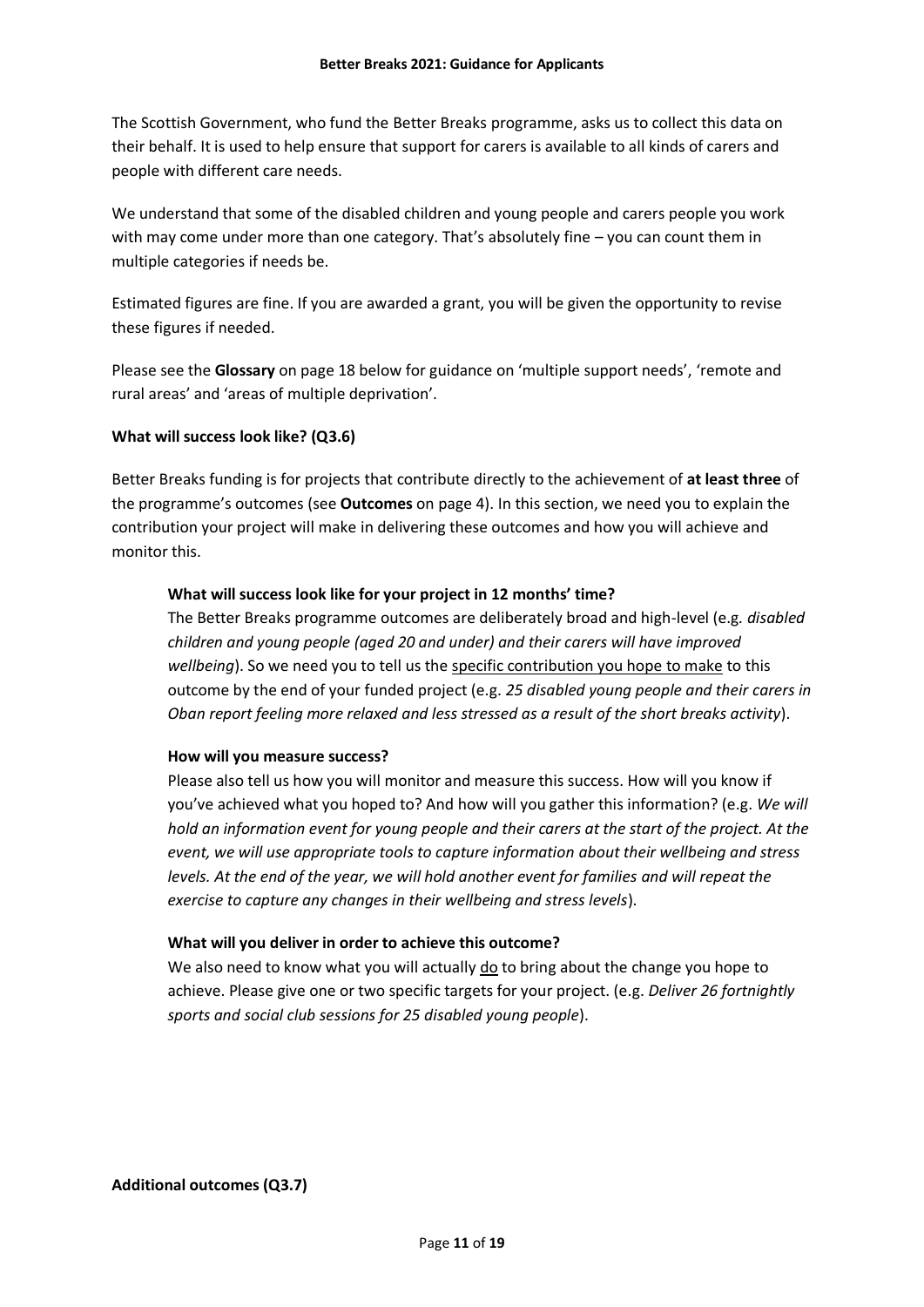Some projects may also deliver additional outcomes, over and above the outcomes of the Better Breaks programme. Use the table on page 8 to provide information on this. If this doesn't apply to your project, just leave this table blank.

# **Longer-term impacts (Q3.8)**

The Short Breaks Fund aims to make a lasting impact on carers and cared-for people, on funded organisations, and on wider short breaks policy and practice.

Please tell us about the potential long-term impacts your project may have. This could include longlasting benefits for carers and/or cared for people, influencing changes in policy and/or practice (including local authority commissioning), lasting changes for your organisation, etc.

# **Section 4: Finance**

# **Detailed project budget (Q4.1)**

We have provided a separate budget template (Excel spreadsheet) for your detailed budget breakdown. You can download the template here: <https://www.sharedcarescotland.org.uk/shortbreaksfund/betterbreaks/>

Enter your organisation name in cell E2 and your project title in cell E3. Cell E4 is for office use only.

All figures should be rounded up or down to the nearest £1. Where requested, please add detail to the description of the budget line item (e.g. inserting job titles for each staff post). You can add further detail e.g. explaining unit cost, quantities etc. in the 'Notes' column.

You can insert additional rows into the spreadsheet for budget line items not already listed, however please make sure that the totals are correct on the budget and add up correctly.

In column C, state the total cost for each budget line item for the project as a whole. In column D, state the amount you are requesting from Better Breaks for each budget line item. If you are requesting the full costs of your project from Better Breaks, the amounts in column C and D will be the same.

The totals at the foot of the template should calculate automatically. If you have inserted additional rows, please check that these have been included in the calculation.

#### *Staff costs*

Better Breaks grants can be used to part-fund contracted or permanent staff posts (salary, NI and pension contributions). Please note: the Short Breaks Fund will **not** usually fund these posts in full.

The funded period for Better Breaks 2021 grants is 1 April 2021 – 31 March 2022. All costs must be incurred during this period. If you need to recruit new staff posts for this project, please remember to factor this in to your workplan. It is likely that you will need to reduce the time for project delivery to allow for recruitment and induction. Your budget should reflect this.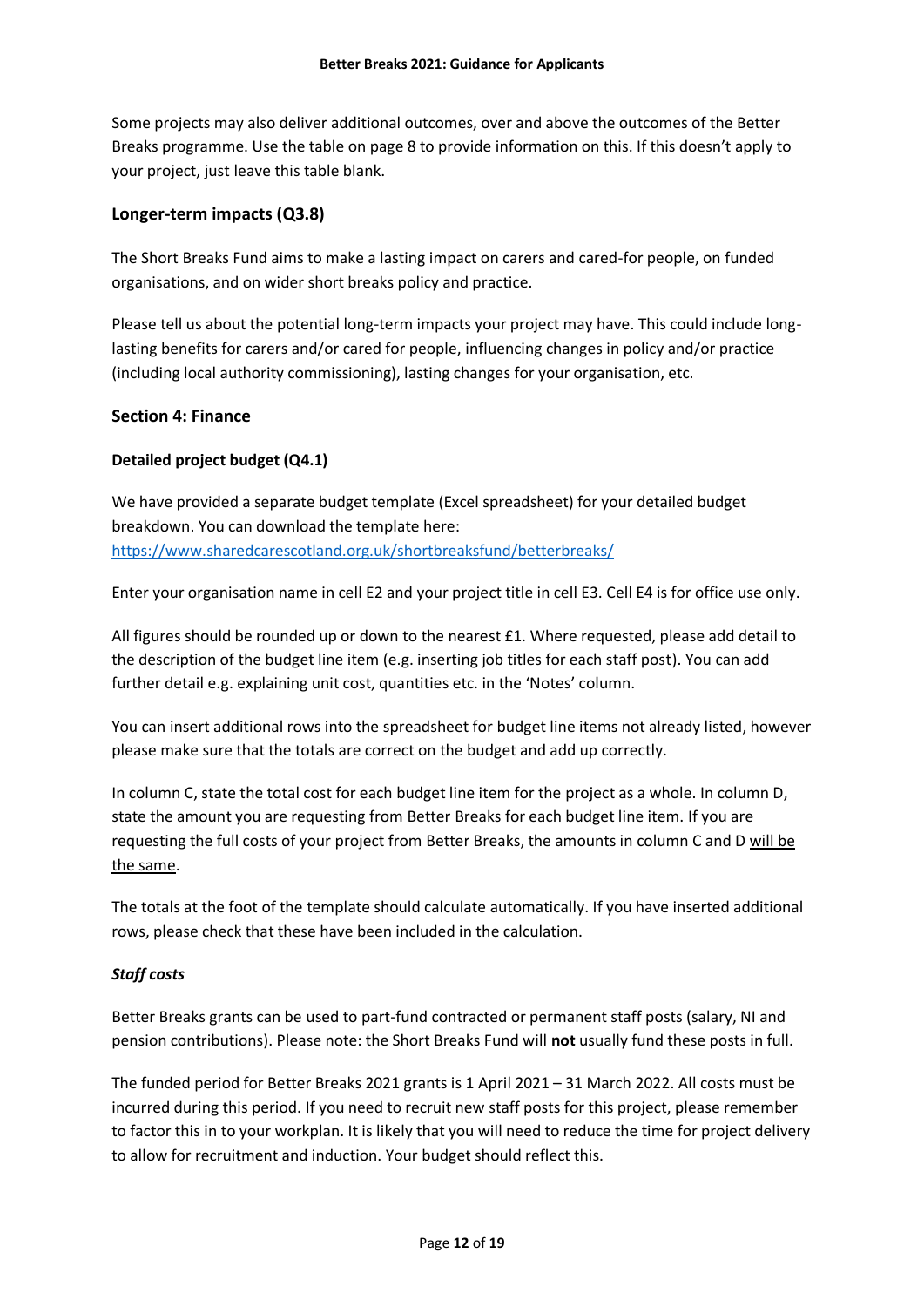Ensure all appropriate National Insurance and pension contributions are included in your calculations. Go to<https://www.gov.uk/browse/employing-people> for further guidance.

# *Overheads*

Better Breaks grants will fund **office costs** that are directly associated with the funded project. This can include a reasonable contribution to heating, lighting, rent and rates, as well as stationery, postage, IT and internet costs etc. Please state (in the 'Notes' column) how this contribution was calculated.

*e.g. Go Oban's total office costs (rent, utilities, phone & internet) for 2021-22 = £1,800. This project will be 10% of our total activity so we are charging 10% of these costs to the project = £180.*

Better Breaks grants will fund a contribution to the **management and organisational support costs** directly associated with your project (an appropriate proportion of the organisation's HR, IT, administration, governance etc. costs). You **must** explain and justify how this contribution was calculated. This budget line should only be used for costs that can't easily be listed as separate line items. The Better Breaks grants panel reserves the right not to fund overhead costs that are not clearly explained or justified.

*e.g. Go Oban's total governance costs for 2021-22 will be £250. This project will be 10% of our total activity so we are charging 10% of these costs to the project = £25.* 

# **Part Funding Option (Q4.2)**

As Better Breaks is always asked for more money than we have to give, our Grants Advisory Panel often look at ways to partially fund requests as they want to fund as many projects as possible. Please tell us which elements of your budget are absolutely essential and how, if possible, you could reduce your budget to still deliver a project that will make an impact.

We do understand that your budget may already be constrained and it may not be possible to give a part funding amount. If this is the case please tick NO on question 4.2 **and** give us an explanation as to why this is not possible.

*However please note that if you cannot provide a part funding figure, you will NOT be penalised. If you can give a part funding figure this does not mean that you are more likely to be awarded that figure instead of the grant requested.* 

# **Other funding for the project (Q4.3)**

Use the table provided to list all other sources of funding for your project. Use the 'secured' column to list amounts already secured and the 'anticipated' column to list amounts you hope to raise (e.g. grant requested in applications already submitted to other funders or that you plan to submit).

The budget template also contains a section for you to list all other sources of funding for your project, i.e. the specific project that is the subject of this application. In this section, please list all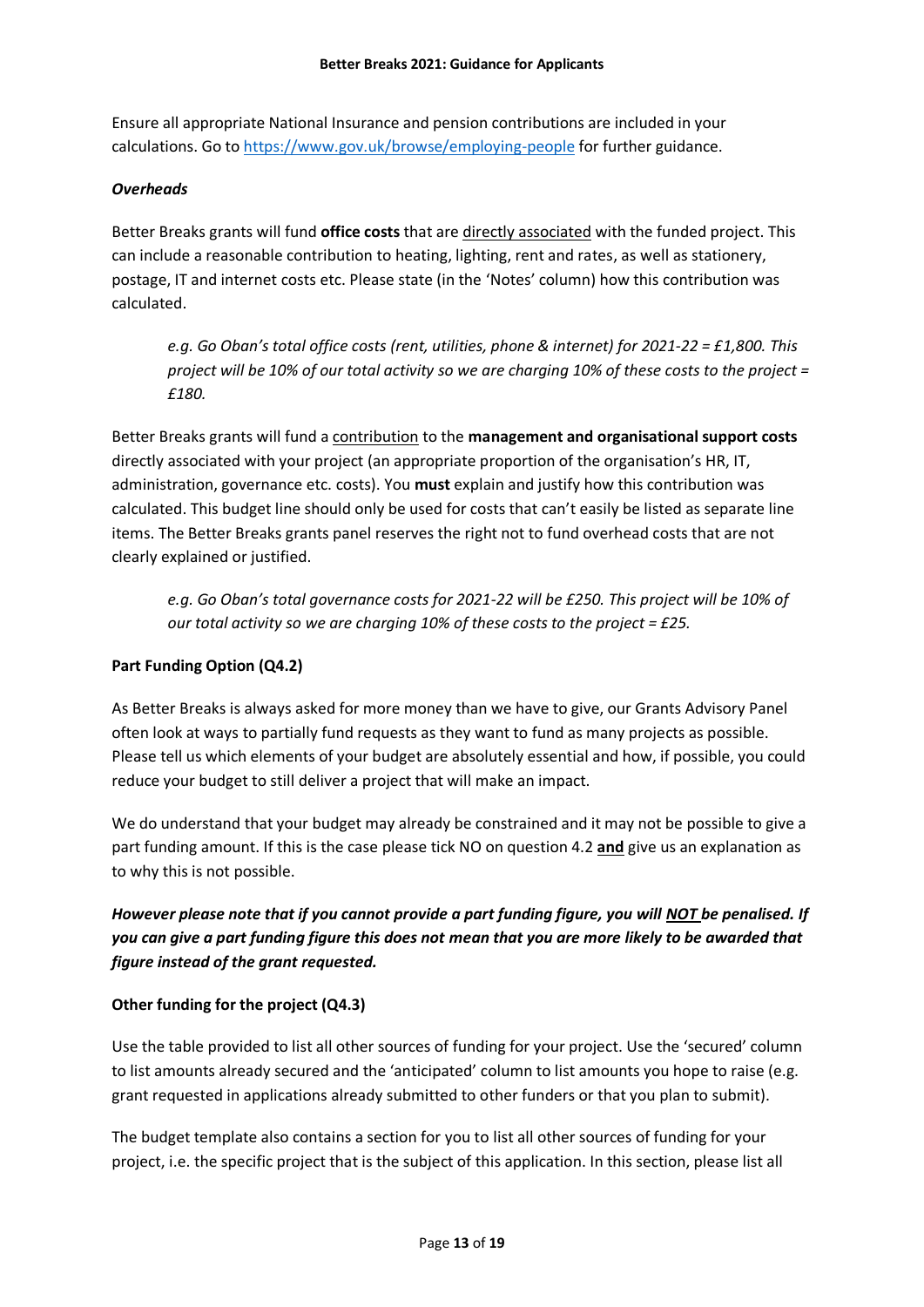other sources of funding for your project (column B) e.g. grants from other grant-making organisations, donations, income from fundraising events, carer contributions, etc.

**IMPORTANT NOTE**: Many of the projects we fund ask participants to make a contribution towards the cost of the activities they provide. The Short Breaks Fund understands this practice **as long as** measures are put in place to ensure that contributions are not a barrier to participation for people on low incomes. If you plan to do this, please include the anticipated income from contributions (sometimes called 'fees', 'charges' or 'donations') in the 'other funding' section of the template.

For each source of funding, state:

*EITHER* the amount of funding already secured (e.g. confirmed grant awards, other funds already raised, etc.) in column C

*OR* the amount you expect (or hope) to secure (e.g. for pending or planned grant applications, estimated income from other sources, etc.) in column D

Use column D to provide any additional information, including when you expect to hear about pending applications.

Once completed, please tick the box under Q4.3 to confirm that you have completed and are submitting the budget as instructed. Please ensure that you attach the budget to the email with your application form.

Please use the text box to provide additional information about how you will raise the other funding required for your project. You must also explain what you will do if you are unable to secure all of the funding required. Is there a Plan B?

# **Charging Policy (Q4.4)**

If you have a charging policy you must state clearly what this is. Please tell us how these charges have been calculated, and why there is a need to charge your service/activities. Please also tell us how you deal with a situation where carers/families can't pay, as our Grants Advisory Panel need to know that charges are not a barrier to people accessing your project.

#### **Current finances (Q4.5)**

You will need to refer to your latest set of approved accounts to complete this question. You will find this information on your Income and Expenditure statement and on the Balance Sheet that make up your financial accounts. If you are uncertain about this, please **do not leave it blank**. We recommend that you speak to the person who prepares your accounts for advice.

If for any reason you are unable to submit an up-to-date set of accounts with your application you need to explain why. You can give us this information at question 4.6.

#### **Financial position (Q4.6)**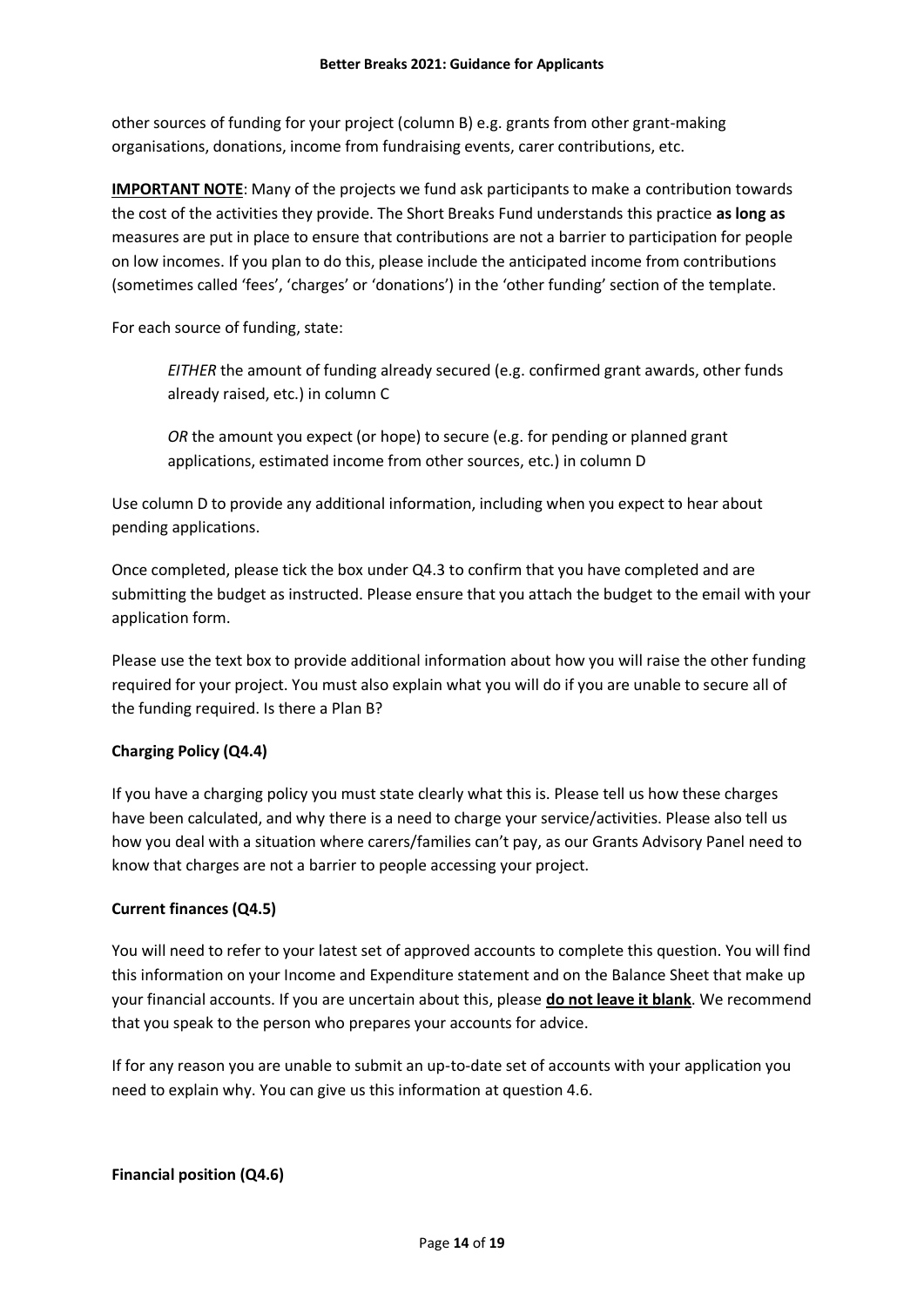Use this text box to give more detail about your organisation's financial position. If your organisation has particularly high or low reserves, it is important that you explain why, and outline the steps your organisation is taking to address this. You should also use this section to inform us of any recent changes to the organisation's financial position (e.g. significant funding secured or lost).

### **Section 5: Final steps**

#### **Declaration (Q5.1)**

We do not require signatures at this stage. By submitting your application, you are confirming that all of the statements in the declaration are true and correct.

# **Checklist (Q5.2)**

Once you have completed final checks on all of your documents, attach these to an email and send to [applications@sharedcarescotland.com](mailto:applications@sharedcarescotland.com) 

- Application form
- Budget (Excel)
- Accounts
- Governing document or constitution
- Job description(s)
- Partnership Agreement if applicable
- Supporting Statement if applicable (if you are attaching separately)

#### **IMPORTANT**

We cannot accept incomplete applications so please ensure that all documents are submitted in a single email before the deadline. **Incomplete applications will be returned to you.**

Email your documents to: [applications@sharedcarescotland.com](mailto:applications@sharedcarescotland.com) by **5pm on Thursday 19th November 2020. Late applications will not be accepted.**

You will receive an automated response confirming receipt of your email. If you do not receive this immediately, please check your 'junk' or 'clutter' folder before contacting us.

You will also receive an email from our grants officer, Amanda Moffat, confirming that your application has been accepted within 7 days of the deadline. If you do not receive this message within the stated timeframe, please contact the Short Breaks Fund team at [amanda.moffat@sharedcarescotland.com](mailto:amanda.moffat@sharedcarescotland.com)

**The Short Breaks Fund cannot accept responsibility for applications not received.**

# **Help available**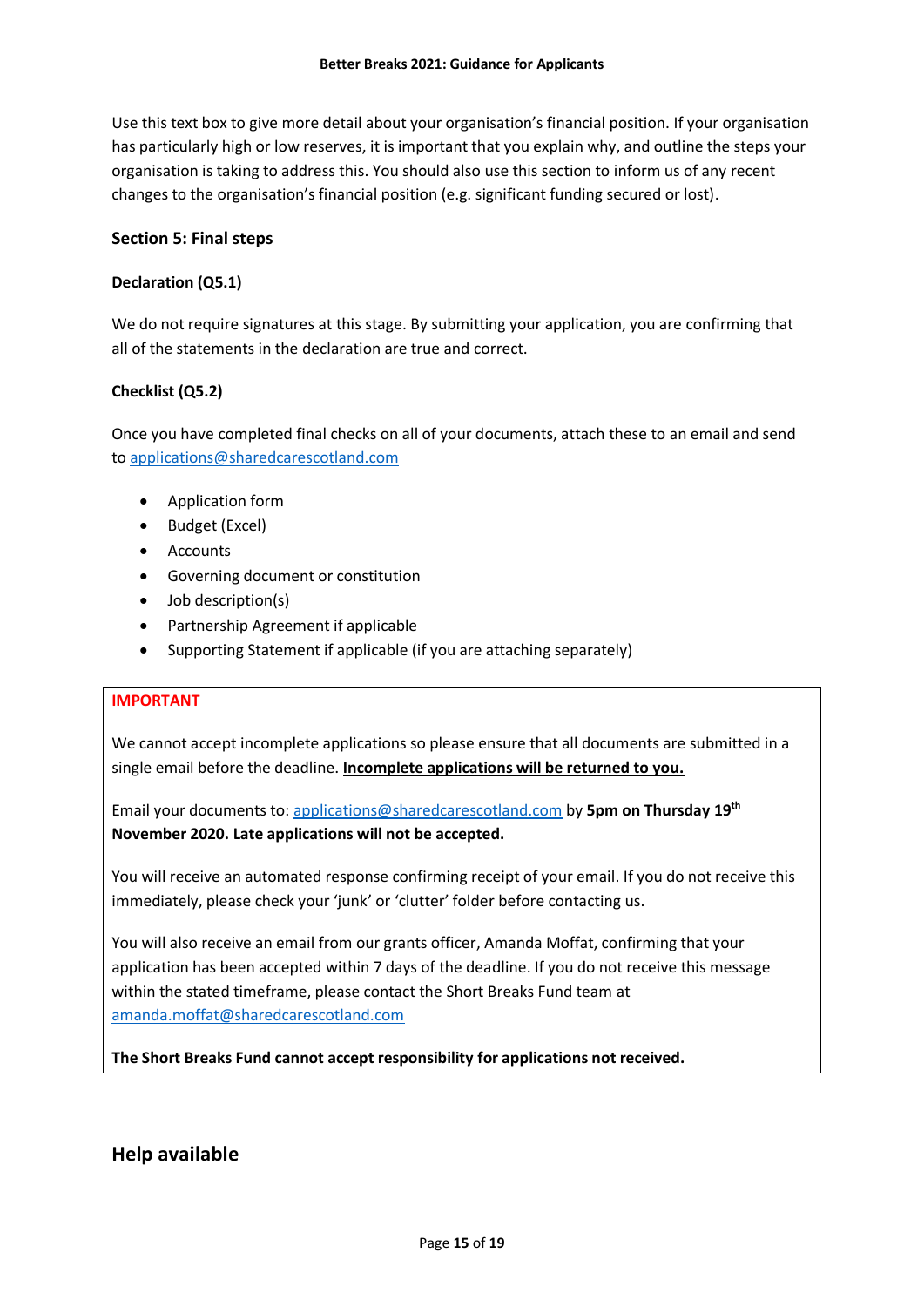The Short Breaks Fund team is here to help. We know that writing funding applications can take a lot of time and effort and we don't want that to go to waste! We are happy to answer any questions you have about the fund, how to apply and about your proposed project. We can help in a number of different ways.

### **Resources and toolkits**

We have a range of free resources and tools to help you develop your project plan and application. These were all developed in partnership with organisations that have been funded by the Short Breaks Fund so they are tailored to the needs of organisations just like yours:

- Easy consultation toolkit
- **•** Easy evaluation toolkit
- Unit cost calculator
- Sustainability guide

You can download all of these resources from our website: <https://www.sharedcarescotland.org.uk/resources/tools/>

You can also read about previously funded projects on our Short Breaks Stories website: <http://shortbreakstories.org.uk/>

# **Applicant support workshops**

Due to Covid-19, this year all workshops will be delivered on-line. For more information and to book your free place, go to:<https://www.sharedcarescotland.org.uk/shortbreaksfund/betterbreaks/>

Keep in touch with any recent development on Covid-19 on our news page: <https://www.sharedcarescotland.org.uk/general/statement-on-covid-19/>

# **Call in days**

We have scheduled a number of 'call in' days when you are welcome to ring the Short Breaks Fund team to discuss your application in more detail. For more information, go to: <https://www.sharedcarescotland.org.uk/shortbreaksfund/betterbreaks/>

Please note: we are **unable** to comment on draft applications.

# **Get in touch**

For all other questions and enquiries, please contact our grants officer, Amanda Moffat, [amanda.moffat@sharedcarescotland.com](mailto:amanda.moffat@sharedcarescotland.com) 

# **What happens next?**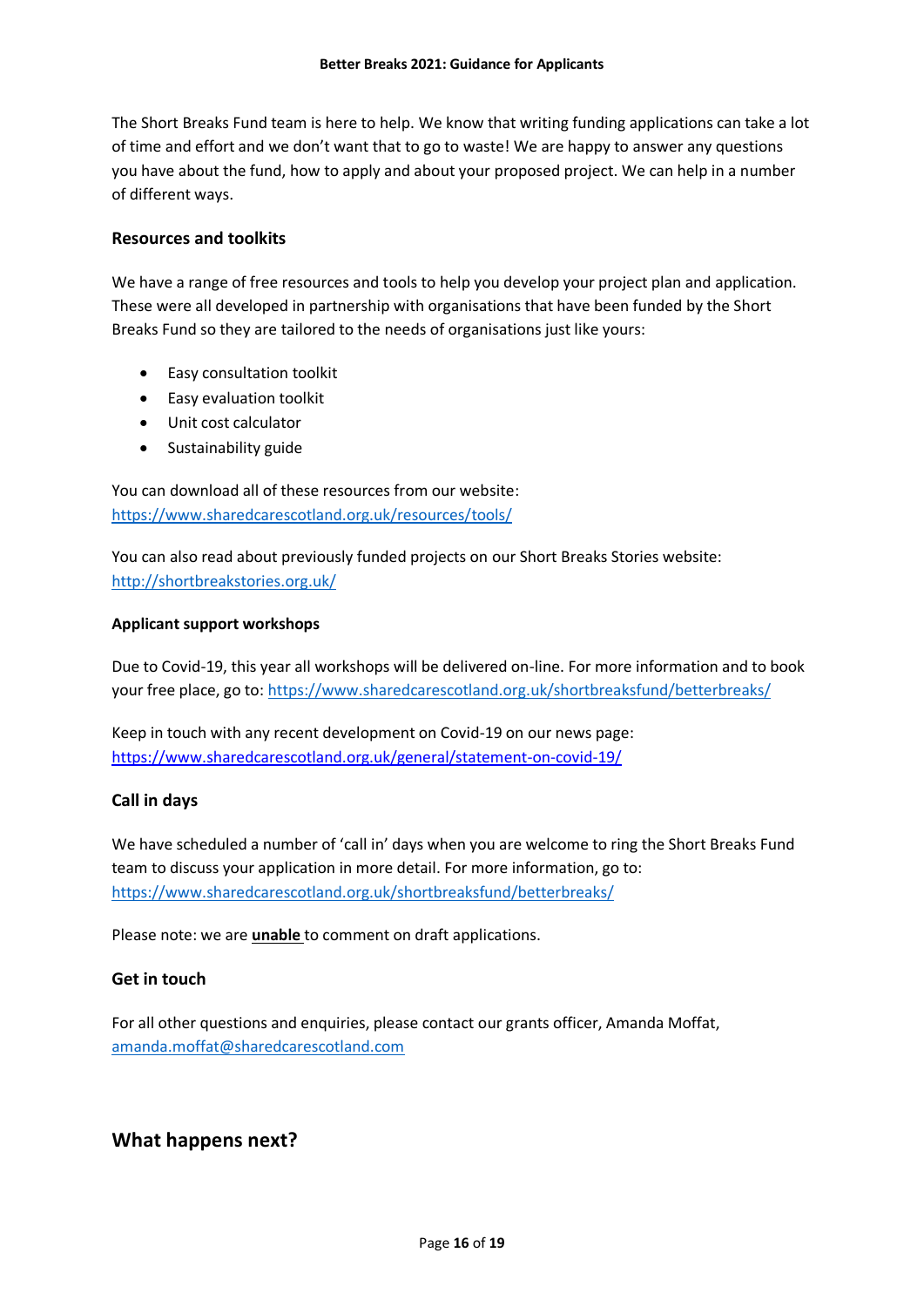# **Assessment process**

Once we have completed eligibility checks, applications are passed to our team of independent grants assessors. The assessor will contact you to arrange a time for a telephone assessment.

### **Grants panel**

Our independent grants advisory panel will meet in March 2021 to review the assessors' recommendations and allocate funding.

#### **Timescales**

You will be notified of the panel's decision by **mid-March 2021**. Grants will be issued to successful applicants in **April 2021**. Funded projects must be completed by **31 March 2022.**

**Glossary: what do we mean by…?**

**Areas of multiple deprivation**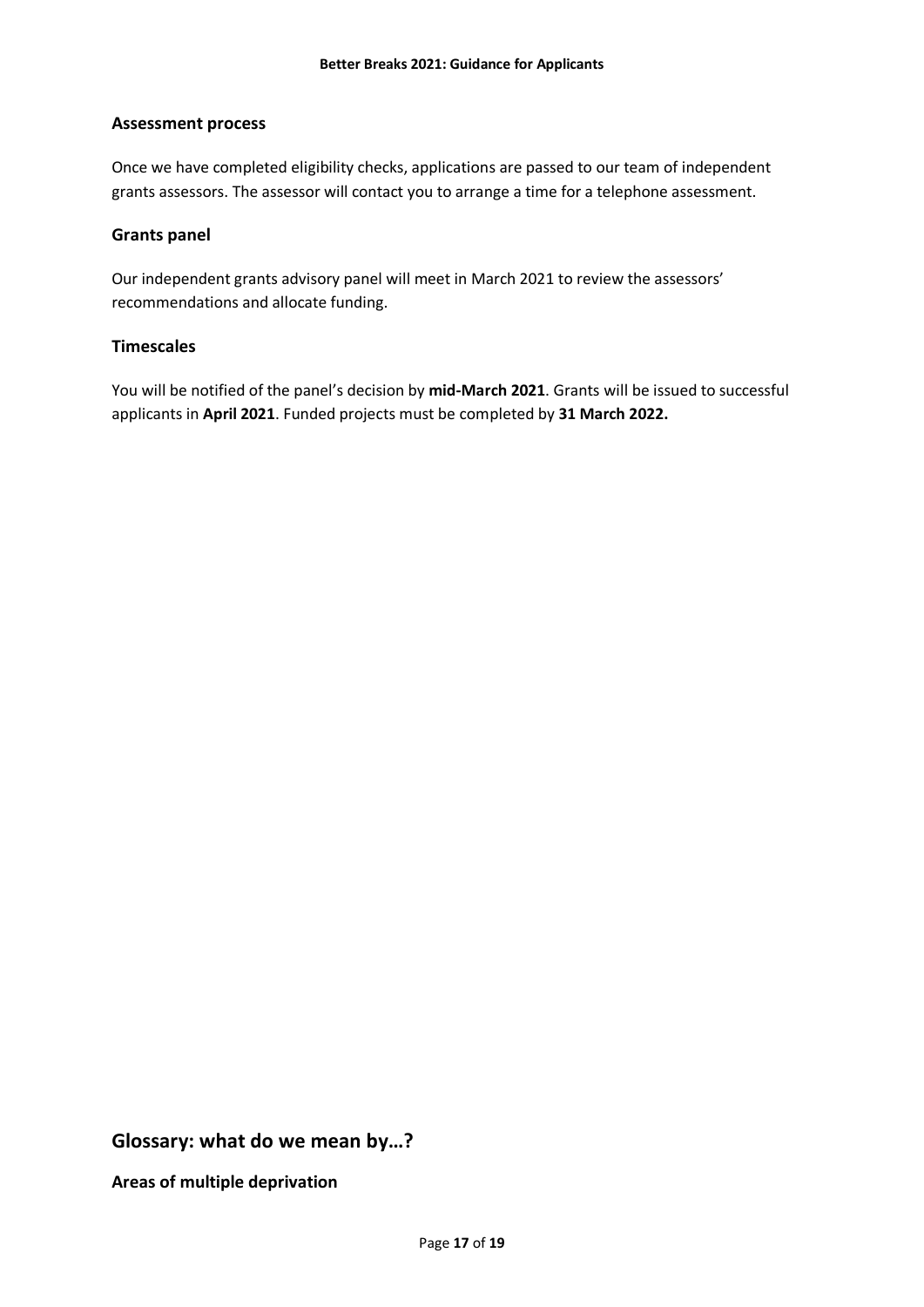The Scottish Index of Multiple Deprivation (SIMD) identifies areas affected by poverty and inequality across Scotland. For further details and to search by postcode or local area, go to: <http://www.gov.scot/Topics/Statistics/SIMD>

# **Carer**

Carers provide unpaid care to family members, other relatives, partners, friends and neighbours affected by physical or mental illness, disability, frailty or substance misuse. Some carers care intensively or are lifelong carers. Others care for shorter periods. The carer does not need to be living with the cared for person to be a carer. $4$ 

# **Kinship carer**

Kinship care is when a child is looked after by their extended family or close friends, if they cannot remain with their birth parents. A kinship carer is a person who is related to the child (through blood, marriage or civil partnership) or a person with whom the child has a pre-existing relationship.<sup>5</sup> PLEASE NOTE: Projects supporting kinship carers are not eligible for Better Breaks funding as kinship carers are eligible for kinship care allowances provided by Local Authorities and, as such, are not considered unpaid carers. The only exception is if the kinship carer is caring for a disabled child or young person (aged 20 and under).

# **Multiple support needs / complex needs**

This term refers to children and young people with a long-term (lasting 12 months or more) or lifelimiting disability, who require a high level of support in three or more of the following areas:

- The physical environment
- Education
- Communication / social interaction
- Access to social activities
- Personal care and supervision / vigilance
- Specialist resources, i.e. information and communications technology
- Medical or therapeutic treatment and condition management

#### **Remote and rural**

Settlements of less than 3,000 people and with a drive time of over 30 minutes to a settlement of 10,000 people are considered 'remote and rural'.<sup>6</sup>

#### **Short breaks**

-

A short break is quality time when carers and those they care for can recharge their batteries and catch their breath. It might be a few hours to pursue a hobby or activity, catch up with friends for lunch, or read a book. Or it might be a few days away, either together or separately. It might be having time apart, or having quality time together away from the daily routine. For the purposes of

<sup>4</sup> Source: Caring Together: The Carers Strategy for Scotland, 2010-2015

<sup>5</sup> Source: The Looked After Children (Scotland) Regulations 2009

<sup>6</sup> Source: Scottish Government Urban Rural Classification 2014